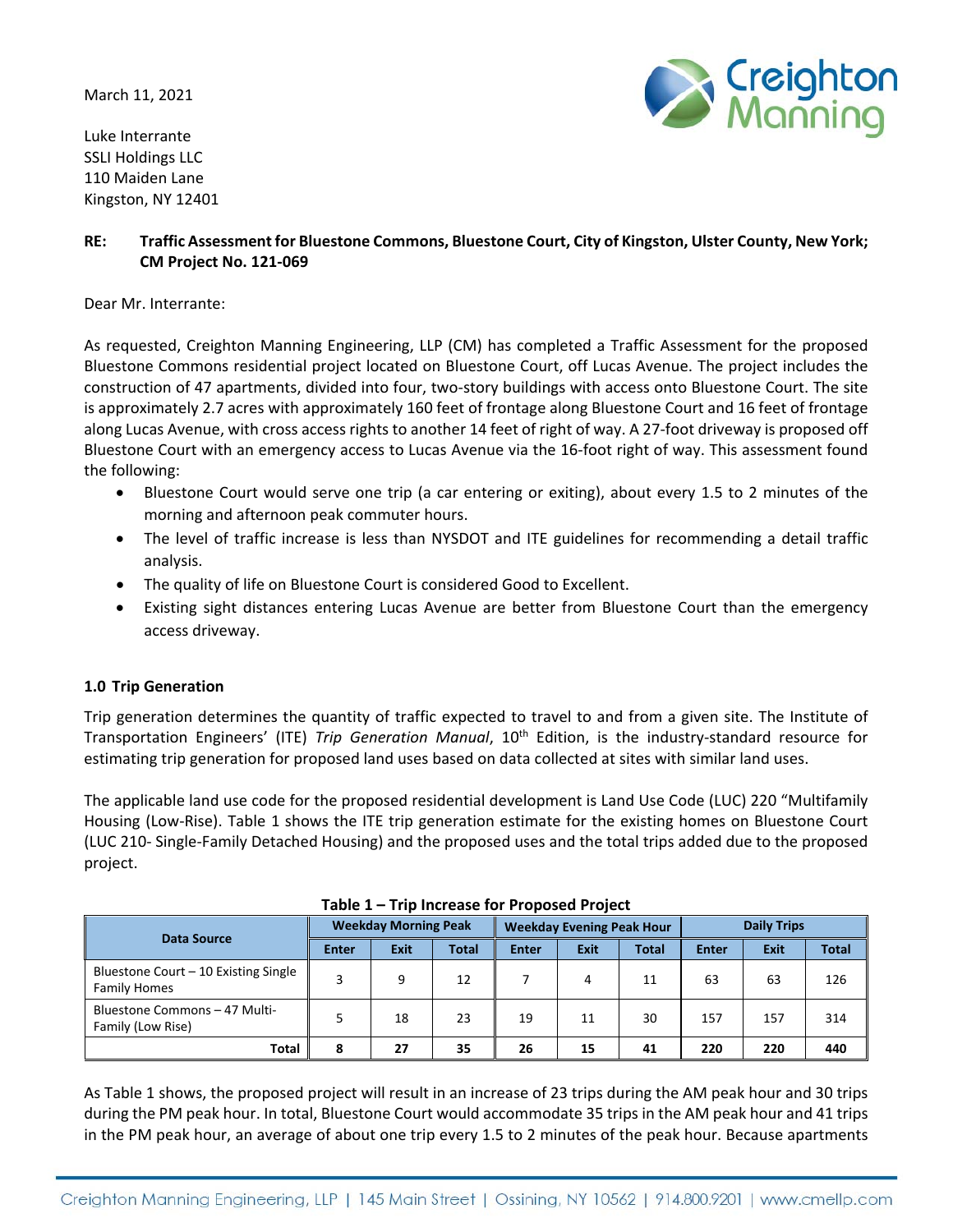*Mr. Luke Interrante March 11, 2021 Page 2 of 5* 

are smaller than single‐family homes, they generate fewer trips per unit in comparison. As such, the 47 apartments generate the equivalent traffic volume of about 25 to 30 additional single-family homes. For comparison, Bluestone Court would accommodate the traffic equivalent of a 35 to 40‐home street, similar to that of the Arnold Dr/Virginia Dr (Stephan Rd, Kerry Ln, Lainey Ln) neighborhood, which has 38 single family homes (see aerial below). Traffic entering and exiting this dead-end neighborhood is a comparable example of the proposed condition for Bluestone Court. If the project site were developed as single‐family homes, about 15 units could be constructed.

Hourly traffic volumes on Lucas Avenue were collected in September 2019 by NYSDOT and indicate that Lucas Avenue carries approximately 599 trips during the weekday AM peak hour and 598 trips during the PM peak hour. The Bluestone Commons project will add approximately 4 to 5 percent more traffic to the road.

The magnitude of the new vehicle trips generated at the site (23 trips in the AM and 30 trips in the PM peak hour) is less than the NYSDOT and ITE threshold of 100 site generated trips on any one intersection approach for needing off‐site intersection analysis. This guidance was developed as a tool to identify locations where the magnitude of traffic generated has the potential to impact operations at off site intersections and screen out locations from requiring detailed analysis that do not reach the 100‐vehicle threshold indicating that additional detailed intersection analysis is not



needed and that the site generated traffic will be accommodated by the existing roadway network.

## **2.0 Quality of Life Assessment**

The quality of life provided by a roadway is subjective and typically conditioned upon the classification of the road. Highways and high‐speed arterials limit access to adjoining properties and are not conducive to residential uses. Collector roads begin to balance the needs of adjacent lands and commuter volumes, while local roads provide the most access and are best suited for residential purposes. Most often, the ability of a road to accommodate additional traffic is based on levels of service and traffic delays, to which low volumes roads generally have plenty of capacity to accommodate such increases. However, when analyzing very low-volume local roads such as Bluestone Court, relatively small reductions in capacity can cause a greater perceived impact on quality of life. In other words, increased traffic volume on a local roadway may adversely affect the quality of life of residents and users of the roadway, but it may not necessarily result in significant worsening of accessibility or safety in the area that would result in unacceptable conditions based on

more widely accepted standards.

To help in assessing the quality of life of residents along local roads with respect to traffic volumes, the Institute of Transportation Engineers (ITE) published information as part of a May 1982 edition of the ITE Journal article titled *How Much Is Too Much (Traffic)*. This information is shown in Table 2 (right).

| Table 2 - Local Road Environment Quality Summary |
|--------------------------------------------------|
|--------------------------------------------------|

| Daily Traffic Volume (vehicles per day) | <b>Environment</b><br>Rating |  |  |  |  |
|-----------------------------------------|------------------------------|--|--|--|--|
| < 300                                   | Excellent                    |  |  |  |  |
| 300 to 600                              | Good                         |  |  |  |  |
| 600 to 1,200                            | Acceptable                   |  |  |  |  |
| > 1,200                                 | Poor                         |  |  |  |  |

Source: Spitz, S. P.E. (1982). How Much Is Too Much (Traffic). *ITE Journal, May 1982*, pp. 44‐45.

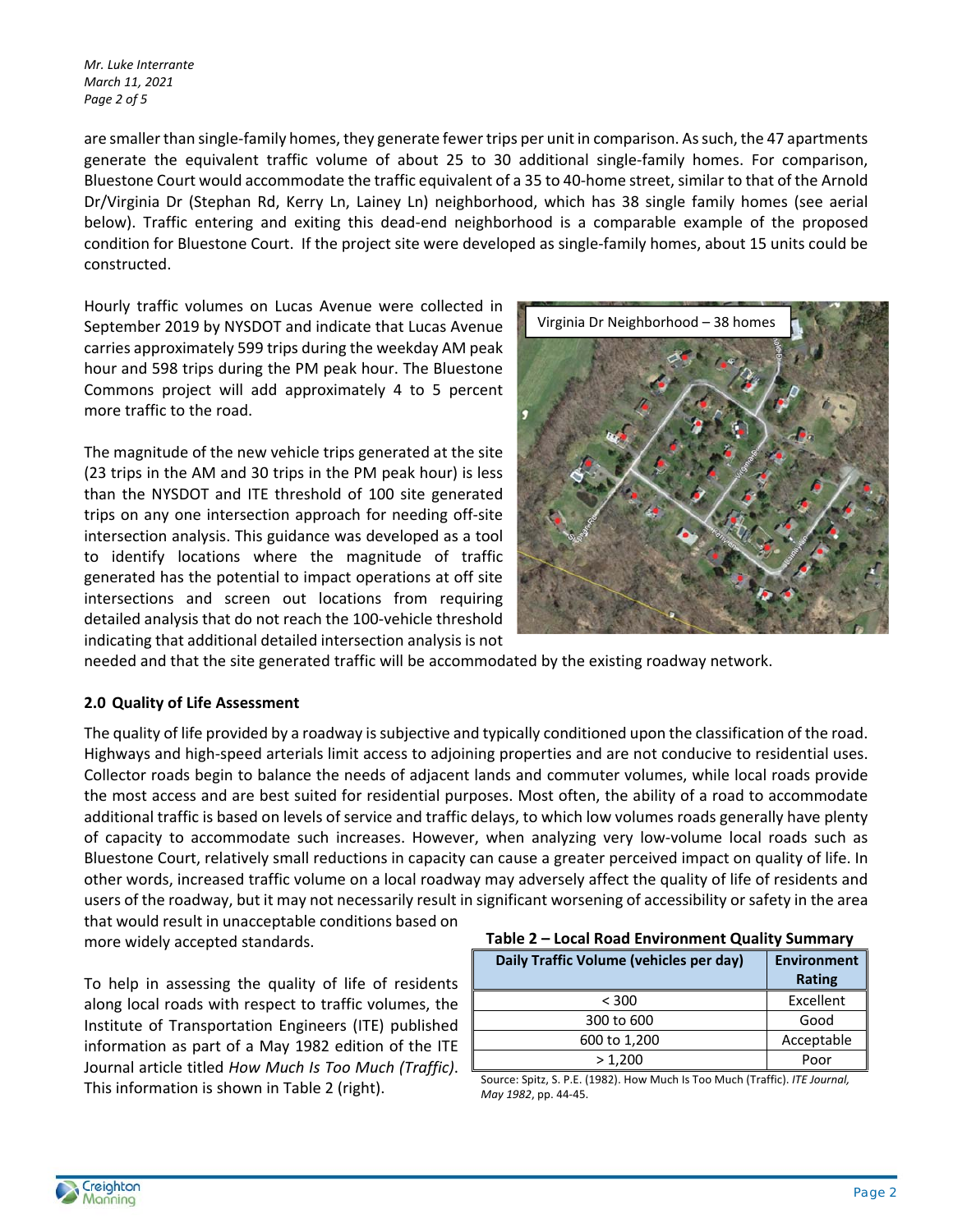*Mr. Luke Interrante March 11, 2021 Page 3 of 5* 

A review of the daily traffic volumes on Bluestone Court as compared to the traffic volume thresholds in Table 2 shows that the Local Road Environmental Quality is projected to change from Excellent to Good for the segment between the site driveway and Lucas Avenue, about 200 feet (25%). From the site driveway south to the end of Bluestone Court (about 550 feet – 75%), conditions will remain Excellent given the lower traffic volumes using that end of the street.

# **3.0 Sight Distance Assessment**

A sight distance evaluation was completed at the emergency access driveway (16‐foot frontage) and intersection of Bluestone Court on Lucas Avenue. The sight distance was measured from the perspective of a vehicle exiting the driveway/side road and for a vehicle traveling west along Lucas Avenue looking straight ahead to turn left into the driveway/side road. The available intersection sight distance should provide drivers a sufficient view of the intersecting street to allow passenger cars to enter or exit the intersection without excessively slowing vehicles traveling at or near the operating speed on the intersecting mainline.

*Stopping* sight distance was also measured on Lucas Avenue at the proposed site driveway locations. Stopping sight distance is the length of the roadway ahead that is visible to the driver. The available stopping sight distance on a roadway should be of sufficient length to enable a vehicle traveling at or near the operating speed to stop before reaching a stationary object in its path. The adjacent diagram illustrates these sight distance measurements.

The posted speed limit on Lucas Avenue is 30‐mph. Traffic speed measurements collected as part of this study show that the 85<sup>th</sup> percentile speed on Lucas Avenue is



approximately 35‐mph. The available sight distances shown in Table 3 are compared to the guidelines presented in AASHTO's *A Policy on Geometric Design of Highways and Streets*, 2018 and NYSDOT design guidance (EB 17‐ 007) for the applicable 35‐mph operating speeds on Lucas Avenue.

| Intersection                            |             | Intersection Sight Distance <sup>1</sup> |                                   |                                |                                       |                         | <b>Stopping Sight</b><br>Distance <sup>2</sup> |  |
|-----------------------------------------|-------------|------------------------------------------|-----------------------------------|--------------------------------|---------------------------------------|-------------------------|------------------------------------------------|--|
|                                         |             | <b>Right Turn from</b>                   | Left Turn from<br><b>Driveway</b> |                                | Left Turn from                        | <b>SSD<sub>EB</sub></b> | <b>SSD<sub>WB</sub></b>                        |  |
|                                         |             | <b>Driveway</b><br>$(D_1)$               | <b>Looking</b><br>Left $(D_L)$    | <b>Looking</b><br>$Right(D_R)$ | <b>Lucas Ave</b><br>(D <sub>s</sub> ) |                         |                                                |  |
| Lucas Avenue/                           | Available   | $30(350^3)$                              | 30 (350 <sup>3</sup> )            | 40 (500 <sup>3</sup> )         | 680                                   | 660                     | >900                                           |  |
| <b>Emergency Access Driveway</b>        | Recommended | 335                                      | 390                               | 390                            | 285                                   | 250                     | 250                                            |  |
| Lucas Avenue/<br><b>Bluestone Court</b> | Available   | 360                                      | 360                               | 410                            | >900                                  | >900                    | >900                                           |  |
|                                         | Recommended | 335                                      | 390                               | 390                            | 285                                   | 250                     | 250                                            |  |

## **Table 3 – Sight Distance Summary (Feet)**

 $<sup>1</sup>$  Intersection sight distance is measured at an eye height and object height of 3.5-ft.</sup>

<sup>2</sup> SSD <sub>NB, SB</sub> = Stopping sight distance measured for a 2-foot object located in the path of eastbound and westbound vehicles on Lucas Ave.

 $3$  (XXX) = Sight Distance measured assuming removal of vegetation along Emergency Access Driveway

The sight distance evaluation indicates that the available intersection sight distance looking east and west for vehicles turning left and right out of the Emergency Access driveway on Lucas Avenue is severely limited due to existing vegetation (see photo #1, #2, below). If the vegetation were cleared, the distance looking left would

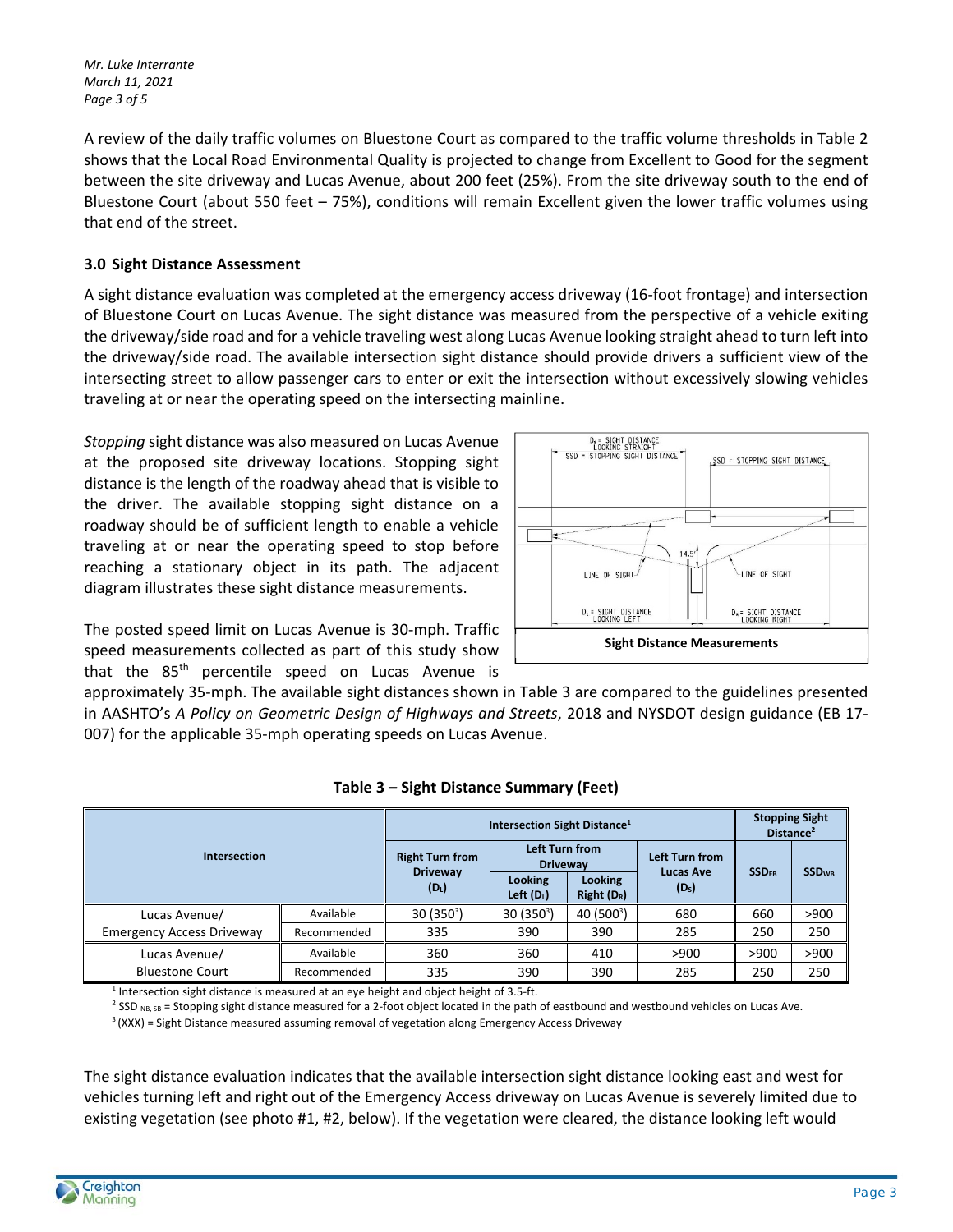*Mr. Luke Interrante March 11, 2021 Page 4 of 5* 

only be slightly less (40 feet) than the recommended AASHTO guidelines; however, it's unclear whether this vegetation is within the ROW or on private property. The available sight distance looking straight to make a left turn and the stopping sight distance for vehicles traveling eastbound and westbound on Lucas Avenue into the Emergency Access driveway exceed the AASHTO guidelines. The available sight distances for site access via Bluestone Court (see photo #3, #4 below) generally meet or exceed the guidelines; the distance looking left ( $D_L$ ) for a left turn from the site is slightly less (30 feet) than desirable, but not critically limited; therefore no sight distance improvements are necessary.



## **4.0 Driveway Location**

Since the project has two access points, both potential driveway locations were reviewed. The present proposed location on Bluestone Court adds traffic onto an existing road and intersection (Lucas Avenue/Bluestone Court) and does not result in the creation of a new access point along what is otherwise a dense section of road (17 intersections per mile‐excluding driveways) with side roads located every 175 to 700 feet. The creation of a project driveway will create an intersection 140 to 160 feet from the adjoining intersections (Bluestone Court/Boulder Ave and Voorhees Ave) and will create an additional conflict point along the corridor. Conversely, Bluestone Court has been established for about 15 years and is treated as a single intersection with Boulder Ave. From an access management and planning perspective, the better design option is to connect the project to Bluestone Court.